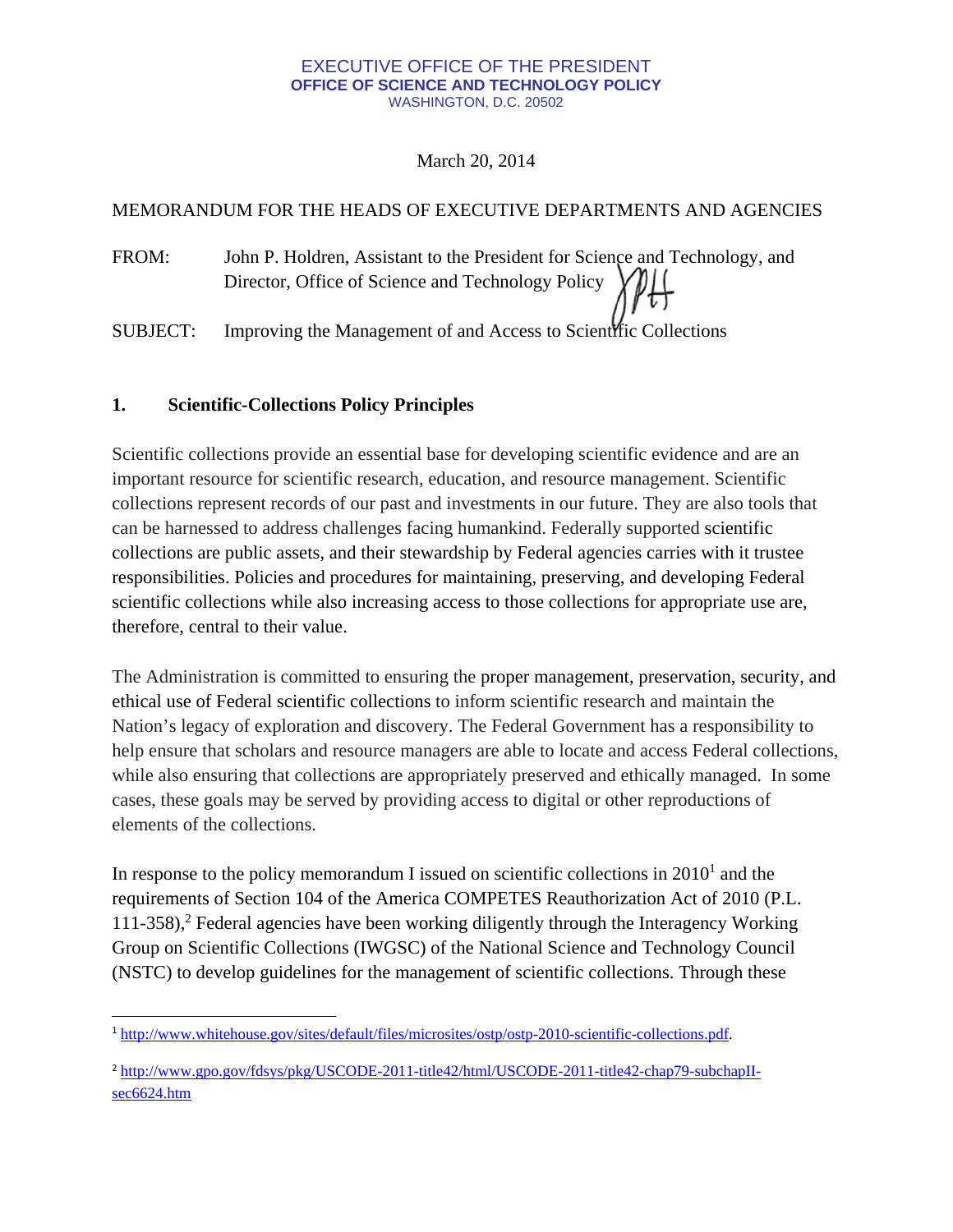efforts, it has become evident that to ensure the faithful stewardship of scientific collections, clear policies for their development, management, and ethical use must be developed by Federal agencies.

The policy requirements listed in this memorandum were developed with input from the NSTC IWGSC and in compliance with the America COMPETES Reauthorization Act of 2010 (P.L. 111-358). Each agency's policy on scientific collections shall be consistent with law, agency mission, resource constraints, and U.S. national, homeland, and economic security.

## **2. Agency Scientific-Collections Policies**

Therefore, the Office of Science and Technology Policy (OSTP) hereby directs each Federal agency that owns, maintains, or otherwise financially supports permanent scientific collections to develop a draft scientific-collections management and access policy within six months. Agencies should collaborate through the IWGSC while developing these draft policies to reduce redundancy and identify opportunities for common requirements and standards. The end goal will be a systematic improvement of the development, management, accessibility, and preservation of scientific collections owned and/or funded by Federal agencies.

The requirements below are intended to apply to institutional scientific collections owned, maintained, or financially supported by the U.S. Government. This policy applies to scientific collections, known in some disciplines as institutional collections, permanent collections, archival collections, museum collections, or voucher collections, which are assets with long-term scientific value. Materials assembled specifically for short-term use, sometimes referred to as "project collections", and not intended for long-term preservation, do not fall under this policy, but such collections should be reviewed periodically and carefully to ensure that they should not be considered institutional collections.

Each agency policy should be consistent with the Executive Order on Making Open and Machine Readable the New Default for Government Information;<sup>3</sup> my earlier memorandum on Increasing Access to the Results of Federally Funded Scientific Research;<sup>4</sup> other relevant Administration initiatives and policies on open data and open government; and the objectives set out in this memorandum. For the purpose of developing agency policies, scientific collections are broadly defined as sets of physical objects, living or inanimate, and their supporting records and documentation, which are used in science and resource management and serve as long-term

<sup>3</sup> <http://www.whitehouse.gov/the-press-office/2013/05/09/executive-order-making-open-and-machine-readable-new>default-government-

<sup>4</sup> [http://www.whitehouse.gov/sites/default/files/microsites/ostp/ostp\\_public\\_access\\_memo\\_2013.pdf](http://www.whitehouse.gov/sites/default/files/microsites/ostp/ostp_public_access_memo_2013.pdf)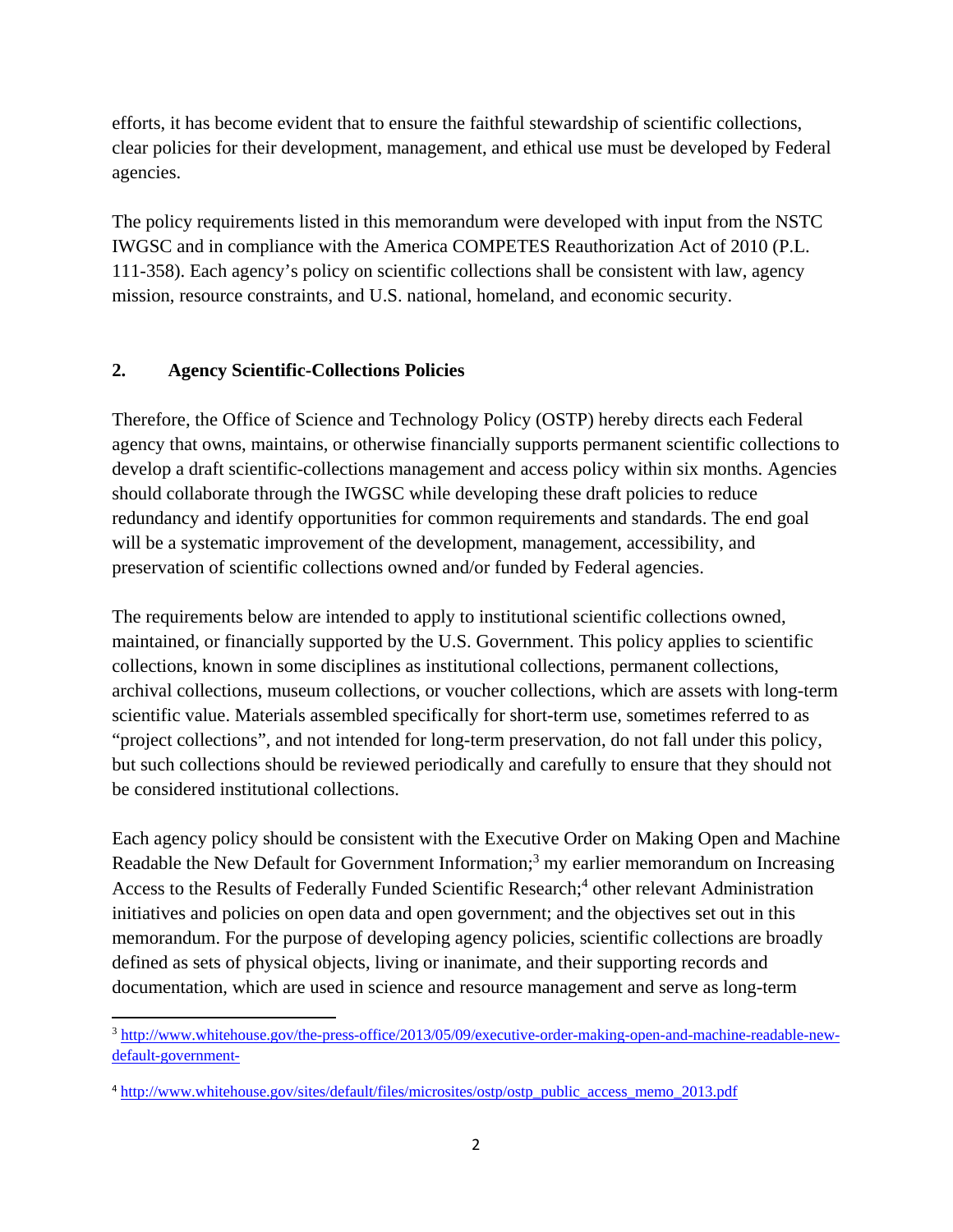research assets that are preserved, cataloged, and managed by or supported by Federal agencies for research, resource management, education, and other uses. For example, scientific collections can include fossils, tissue specimens, rocks, and many other types of objects essential to scientific research. These policies should apply to scientific collections that are owned, directly managed, or financially supported by Federal agencies.

Each agency's policy must include descriptions of the following requirements:

- a) the role and importance of collections in advancing the overall mission of the agency, including examples of how specific collections contribute to advancing the agency mission;
- b) the legislative and regulatory requirements and authorities related to the agency's scientific collections;
- c) the divisions, offices, or other organizational components within the agency that will be responsible for implementing the policy across the agency;
- d) the agency officials with responsibility for carrying out policies related to collections, including their specific responsibilities for ensuring compliance;
- e) any differences that may exist between department-wide policies and collections-specific policies established by the agency;
- f) the methodologies used for the assessment and projection of costs associated with the development, management, and preservation of agency scientific collections;
- g) how the agency budgets for the stewardship of scientific collections, including a description of the overall funding strategy to support scientific collections and ensure online access to information about scientific collections and individual objects;
- h) procedures for obtaining or supporting the development of new scientific collections;
- i) agency requirements for long-term preservation, maintenance, and accessibility of new and existing collections to maximize public benefit from their use;
- j) standards used by the agency for managing collections including ensuring the quality of the collection, its documentation, and for tracking progress on complying with their scientific collections policies and making such progress publicly available;
- k) practices for safeguarding individual privacy, confidentiality, intellectual property rights, and national security;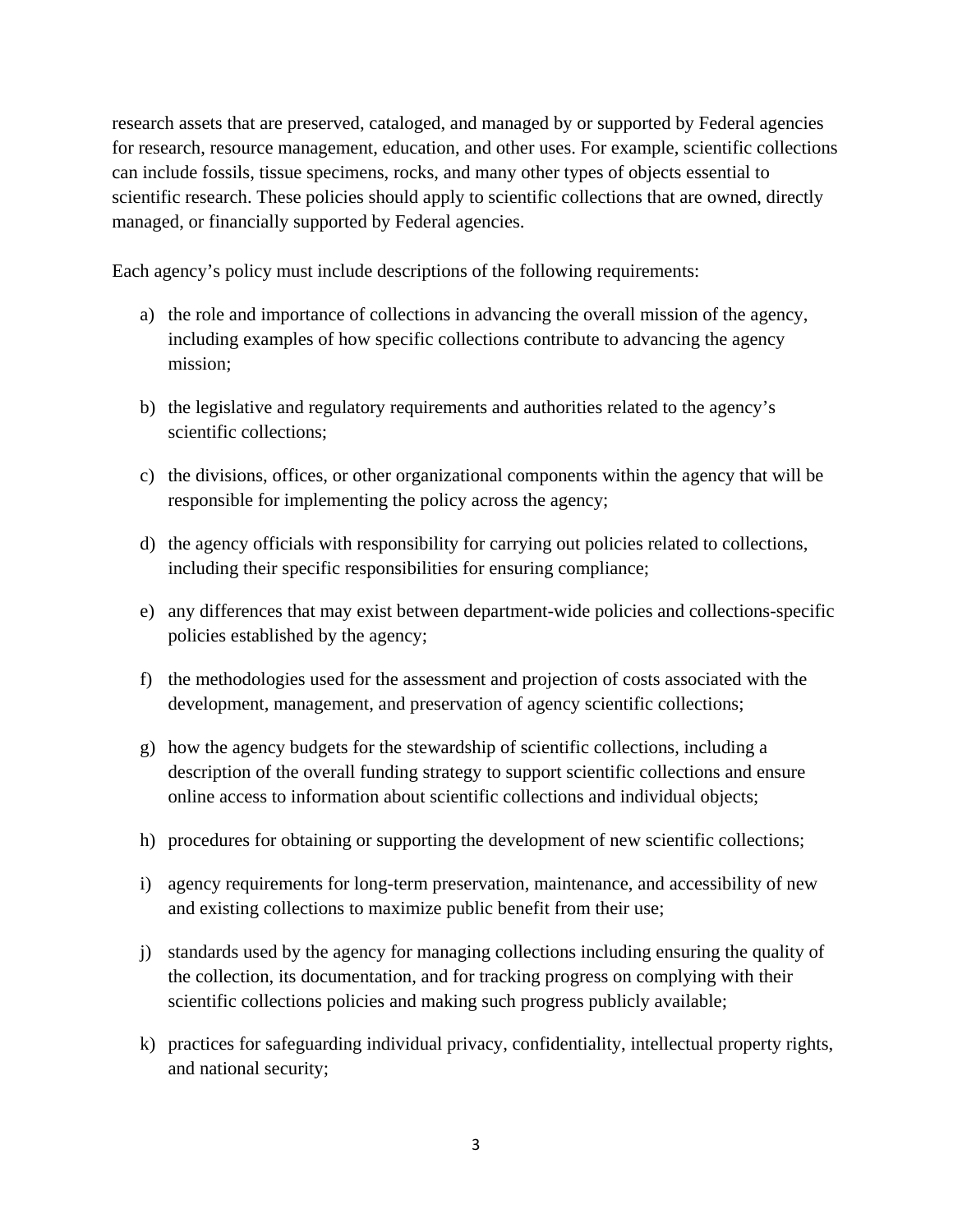- l) a strategy for providing online information about the contents of the agency's scientific collections and, where appropriate, for maximizing access to individual objects in digital form for scientific and educational purposes;
- m) how the agency will provide access to the public or other members of the research community, including how collections and information about collections will be disseminated equitably;
- n) the process for de-accessioning, transferring, and disposing of scientific collections, including documentation procedures and procedures for moving collections acquired for individual projects to institutional collections; and
- o) resources within the existing agency budget to implement the policy.

# **3. Management Objectives for Scientific Collections:**

For the stewardship of scientific collections it supports, each agency shall, where applicable:

- a) Develop and clearly describe procedures for making scientific collections more accessible to educators and researchers, including non-Federal scientists, to maximize public benefit.
- b) Work with the Smithsonian Institution to ensure that information on the contents of and how to access the agency's scientific collections is available on the Internet in a central Federal clearinghouse and to maintain participation in the Federal clearinghouse once it is established.
- c) Use machine-readable and open formats, data standards, and common-core and extensible metadata for all new information creation and collection to facilitate search and discoverability and provide clear public guidance for accessing collections materials, consistent with the Executive Order on Making Open and Machine Readable the New Default for Government Information.
- d) When available and where not limited by law, make freely and easily accessible to the public all digital files in the highest available fidelity and resolution, including, but not limited to, photographs, videos, and digital 3D models, and associated records and documentation, describing or characterizing objects in government-managed scientific collections.
- e) Associate digital files describing or characterizing scientific collections with the agency's collections catalog and the central Federal clearinghouse referenced in Section 3(b) of this memorandum. By default, this information should be in machine-readable and open formats.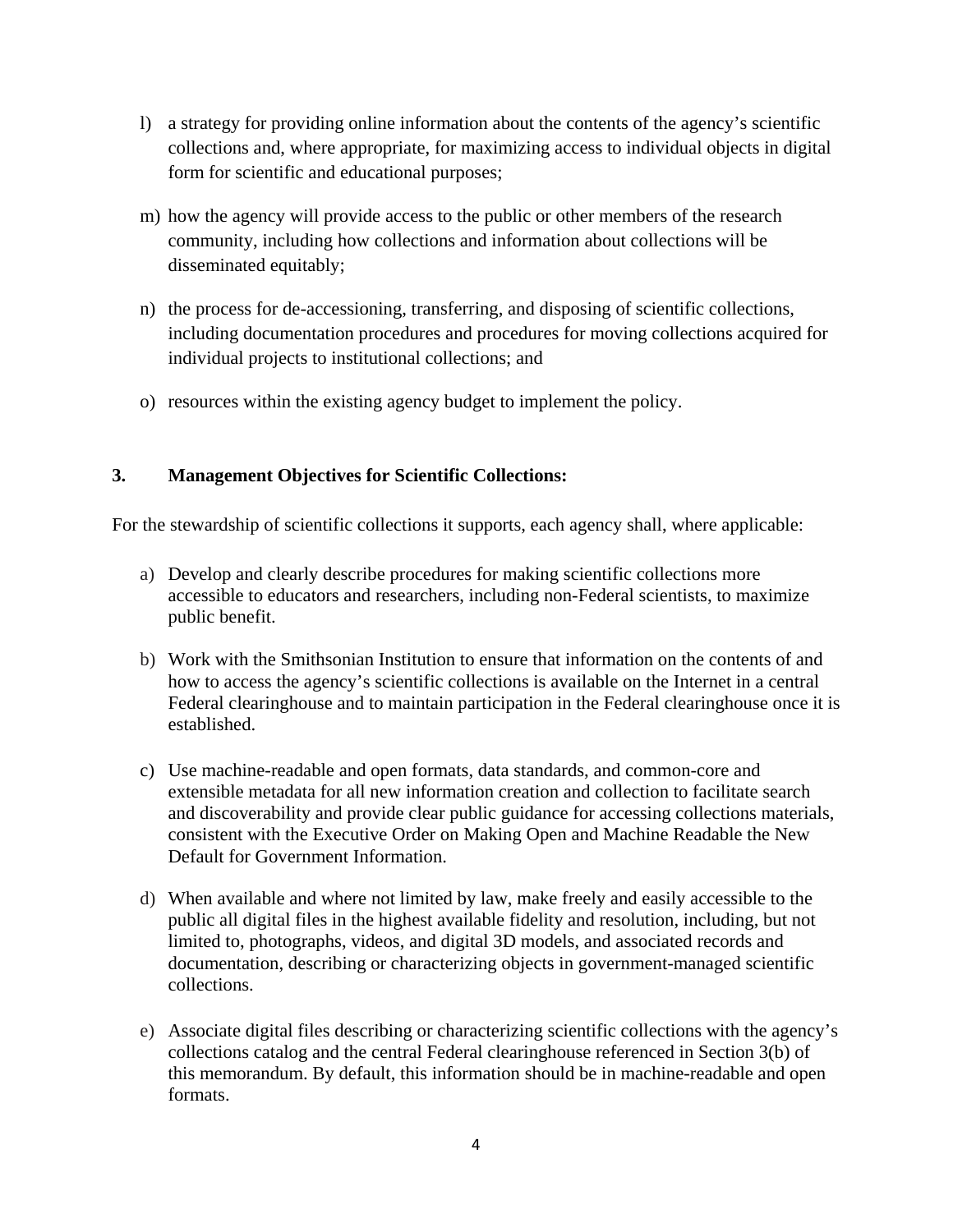- f) Limit access to collections and information about collections for the purpose of protecting national interests including honoring copyright, international or tribal agreement, confidentiality, privacy and other laws, and regulations, or addressing security concerns. For example, locality information could be withheld or its release limited for the purpose of protecting endangered or otherwise protected species or research sites or complying with the Native American Graves Protection and Repatriation Act, the Archaeological Resources Protection Act, the Paleontological Resources Preservation Act, the National Parks Omnibus Management Act, or the Health Insurance Portability and Accountability Act.
- g) In the event that access to objects within or information about a collection must be restricted as described by 3(f), restrictions on access shall be limited to the minimal subset of specific objects and records possible, with all other collection content made public. Where possible, redaction of specific metadata fields should be favored over limiting access to the entire object or subset of objects.
- h) Clearly describe how the agency will apply its scientific collections policy as a term and condition, as appropriate, of providing funding for the acquisition and stewardship of scientific collections that are being managed by a third party or that the agency does not own, but supports or for which it has oversight responsibilities.
- i) Consistent with each agency's mission and authority, establish standards for de-accession and disposal of scientific collections. When transferring collections, give preference to transferring to other Federal agencies or non-Federal institutions that will continue to make the collections and information about the collections accessible for research and education. These standards should include:
	- i. review of the research, resource management, and education values of a collection
	- ii. consultation with researchers who have used the collection, parties interested in the collection's value for research, resource management, and educational purposes, and other subject matter experts, as needed; and
	- iii. procedures to transfer scientific collections that agencies no longer need to researchers at institutions or other entities qualified to manage the collections.

Agencies should work together to share and coordinate policies, where appropriate, through the IWGSC.

OSTP will review draft agency policies to ensure they are consistent with the objectives of this memorandum and other requirements, including the America COMPETES Reauthorization Act of 2010. During the drafting and review process, OSTP will seek opportunities to harmonize policies among Federal agencies and will provide feedback to facilitate the development of final agency policies that are consistent with the objectives of this memorandum.

Some Federal agencies already have policies that partially or fully meet the requirements of this memorandum. Those agencies should adapt or maintain those policies, as necessary, to fully